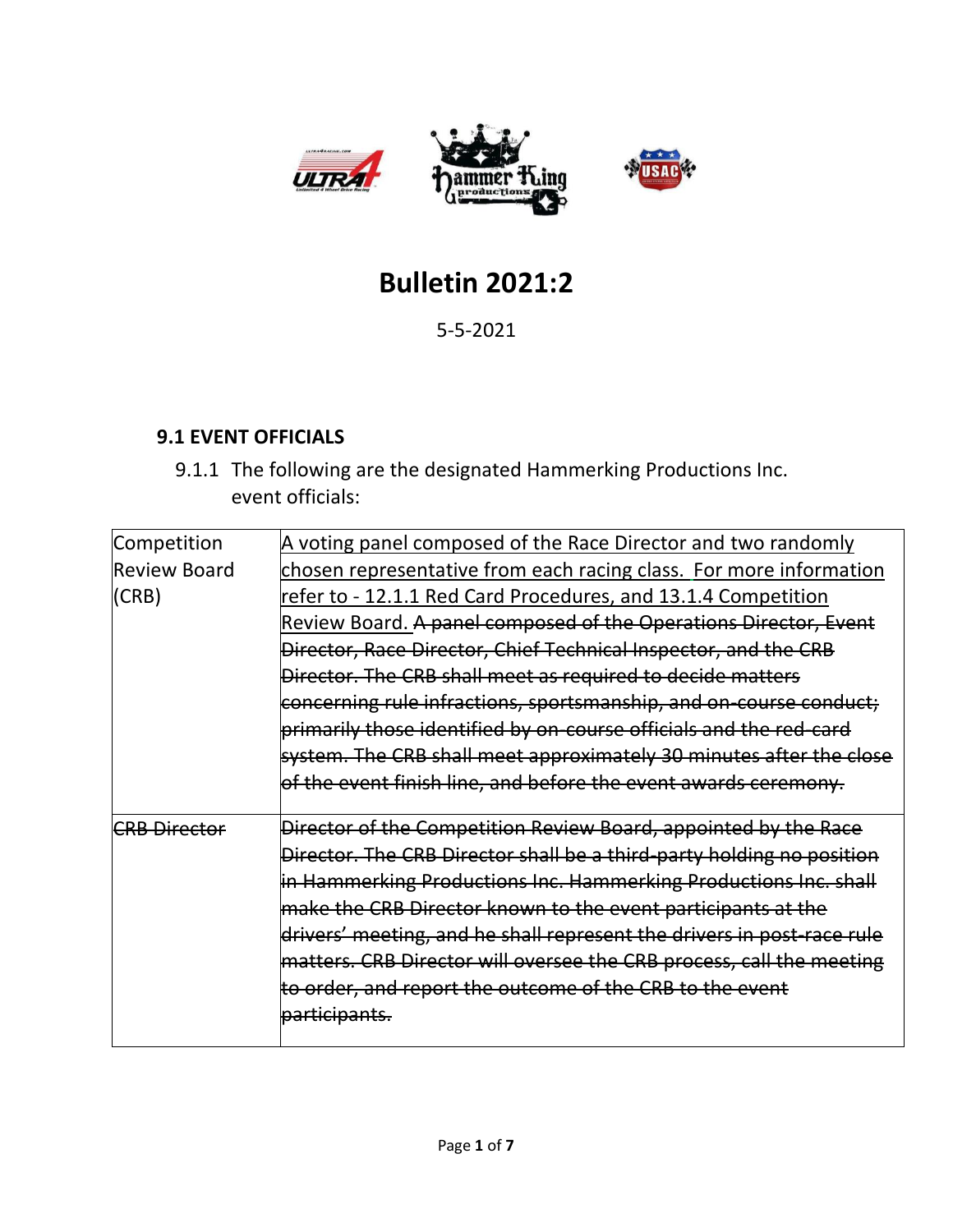#### 9.2.5 SUBSTITUTE DRIVER

1) Drivers are allowed one substitution per season. Drivers are allowed more than one substitute driver if deemed medically necessary. Automatic medical conditions allowed are pregnancy and injuries that include broken bones. Other medical reasons will need to be reviewed on a case-by-case basis by the Race Director.

### 9.3.1 EVENT COURSE

13) A marked course is the official route designated by and marked with official Hammerking Productions Inc. markings and/or indicated via the official GPS track. All vehicles must follow this route during the event and shall drive only in the correct direction of the course route. Passing is only permitted where there is no vegetation on the side of the course. Short coursing is not permitted. No deviation from the marked course, including passing, is permitted in sensitive areas. Deviation from the marked course in these areas shall result in automatic disqualification. Sensitive areas shall be marked by Hammerking Productions Inc. markings and DQ signs. Hammerking Productions Inc. is not responsible for markings that are damaged or removed. All vehicles shall drive in only in the correct direction of the course route. Intentionally driving in the opposite direction of the course to gain a competitive advantage is prohibited and shall be grounds for penalties of up to and including disqualification and suspension.

I. Special attention must apply in environmentally sensitive areas on the official route. Sensitive areas shall be marked by Hammerking Productions Inc. markings and DQ signs. Hammerking Productions Inc. is not responsible for markings that are damaged or removed. Deviation from the marked course, including passing, in sensitive areas is not permitted and may result in disqualification. Passing is only permitted where there is no vegetation on the side of the course.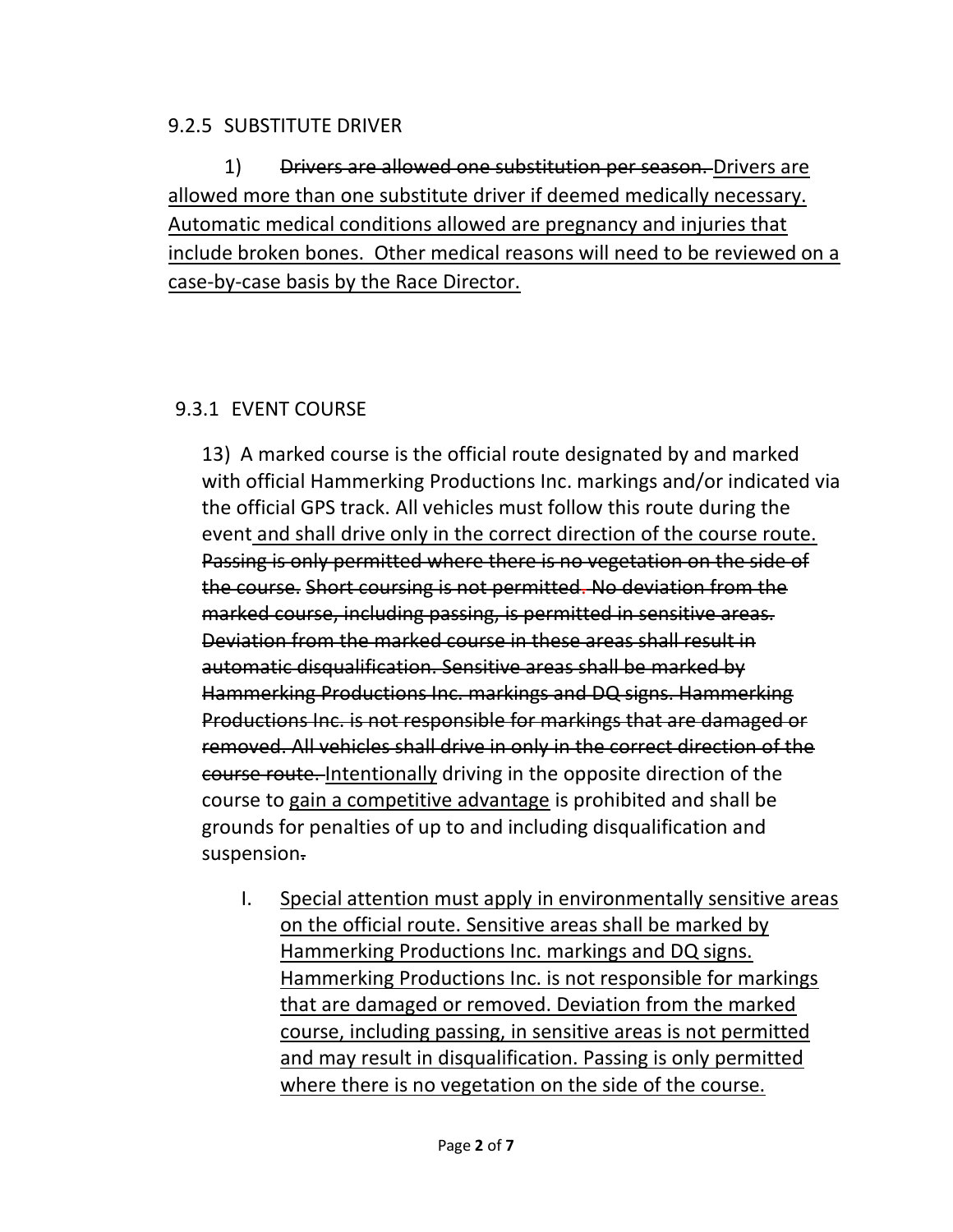17) Speeding in a restricted speed area is prohibited. Speeding in excess of 10 mph (16kph) over announced or posted speed limit by race vehicle or support vehicles may result in Disqualification.

18) Short coursing, defined as intentionally or unintentionally leaving course limits and receiving a competitive advantage, is not permitted and shall may result in time penalties or a DNF at the point where the course was deviated. Short Coursing Infractions can be corrected without penalty by safely returning to the start point of the deviation and continuing the marked course. Correction must be done before the completion of the current lap or crossing finish line, whichever comes first. Specific boundaries of the official route shall be addressed during the drivers meeting. General guidelines include the following:

- i Any deviation from the marked course outside the limits of the course center, as defined by the following will be considered short coursing:
	- Rock Trails 50' (15.25M) on either side of course center
	- Desert Trails 150' (45.75M) on either side of course center
	- Trails that are otherwise announced prior to the race in the drivers meeting, with specified limits different from above.
- $ii$  Infractions can be corrected without penalty by safely returning to the start point of the deviation and continuing the marked course. Correction must be done before the completion of the current lap or crossing finish line, whichever comes first.
	- 21) Competitors are not permitted to receive outside assistance during green flag conditions. However, if a vehicle breaks down on the course, or rolls over and requires assistance to be righted, the following rules apply. Hammerking Productions Inc. approves the following options. Any deviation from these options rules may result in entrant being disqualified.
- iv. Race vehicle traveling on the course in the reverse direction of the course, before the official completion of the event may result in penalties or disqualification.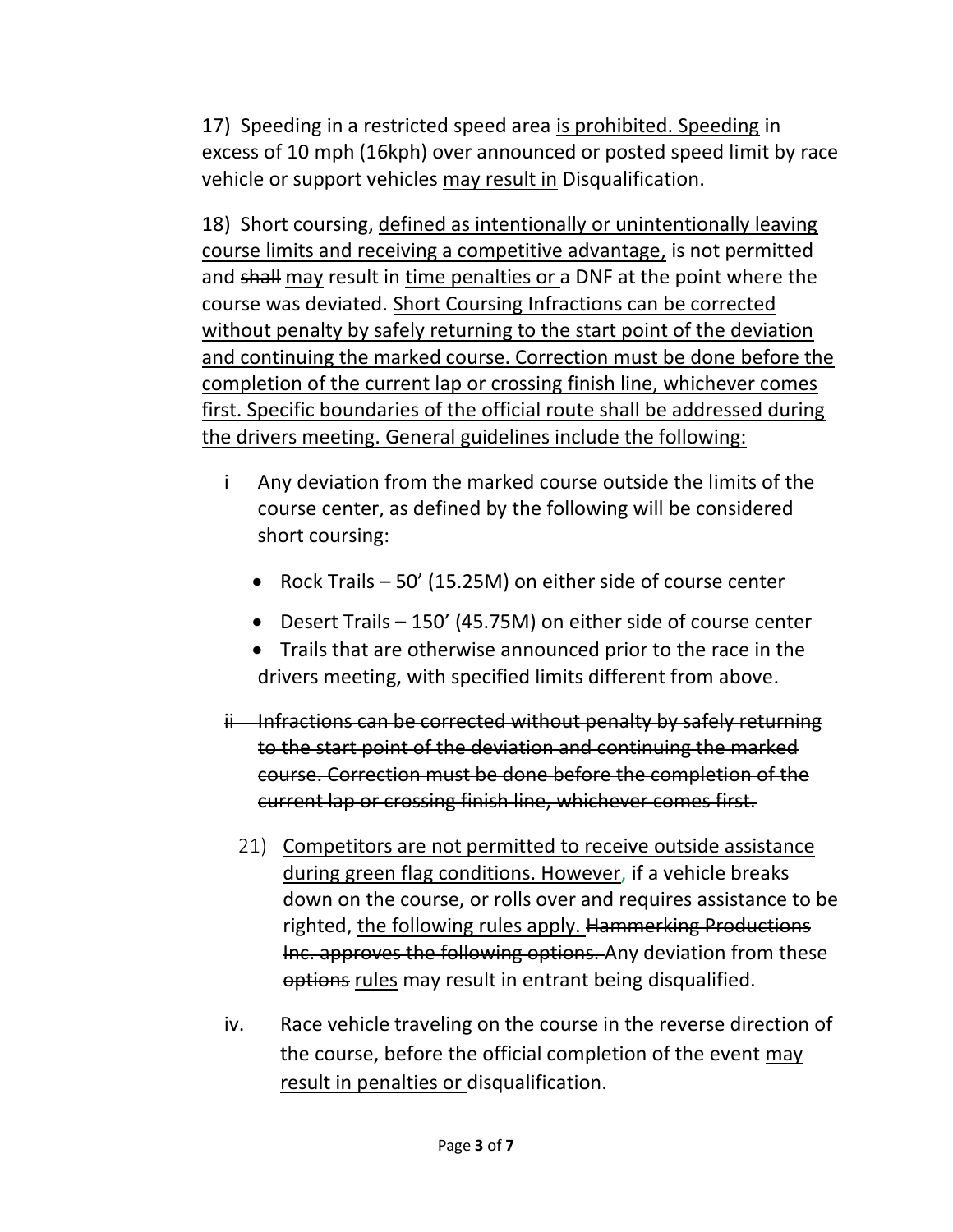v. Pit support vehicles traveling on the racecourse before the official completion of event may result in penalties or disqualification.

# **11 INFRACTIONS & PENALTIES**

## 11.1.1 AUTHORITY

(2) Penalties Under Green - The following procedure shall be utilized if penalties are applied by a Race Director under green flag conditions

- I. The Race Director or appointee will make every reasonable effort to provide driver and/or team with description of infraction and exact penalty being applied.
- II. Driver/Team can:
	- a. accept penalties and continue racing
	- b. accept penalties and retire from event
	- c. continue racing and challenge penalty at the finish with a Red Card
- III. The Race Director has the overarching and FINAL authority to disqualify/black flag any competitor at any time for safety infractions.

### 11.1.2 INFRACTIONS

# (1) Unauthorized Competitive Advantage

- I. Minor infraction usually unintentional, non-strategic, accidental in nature resulting in a minor competitive advantage. Generally, yields up to a 15 second advantage
	- a. Minor infraction penalty: five (5) times the received benefit
	- b. Received advantage will be determined by the race director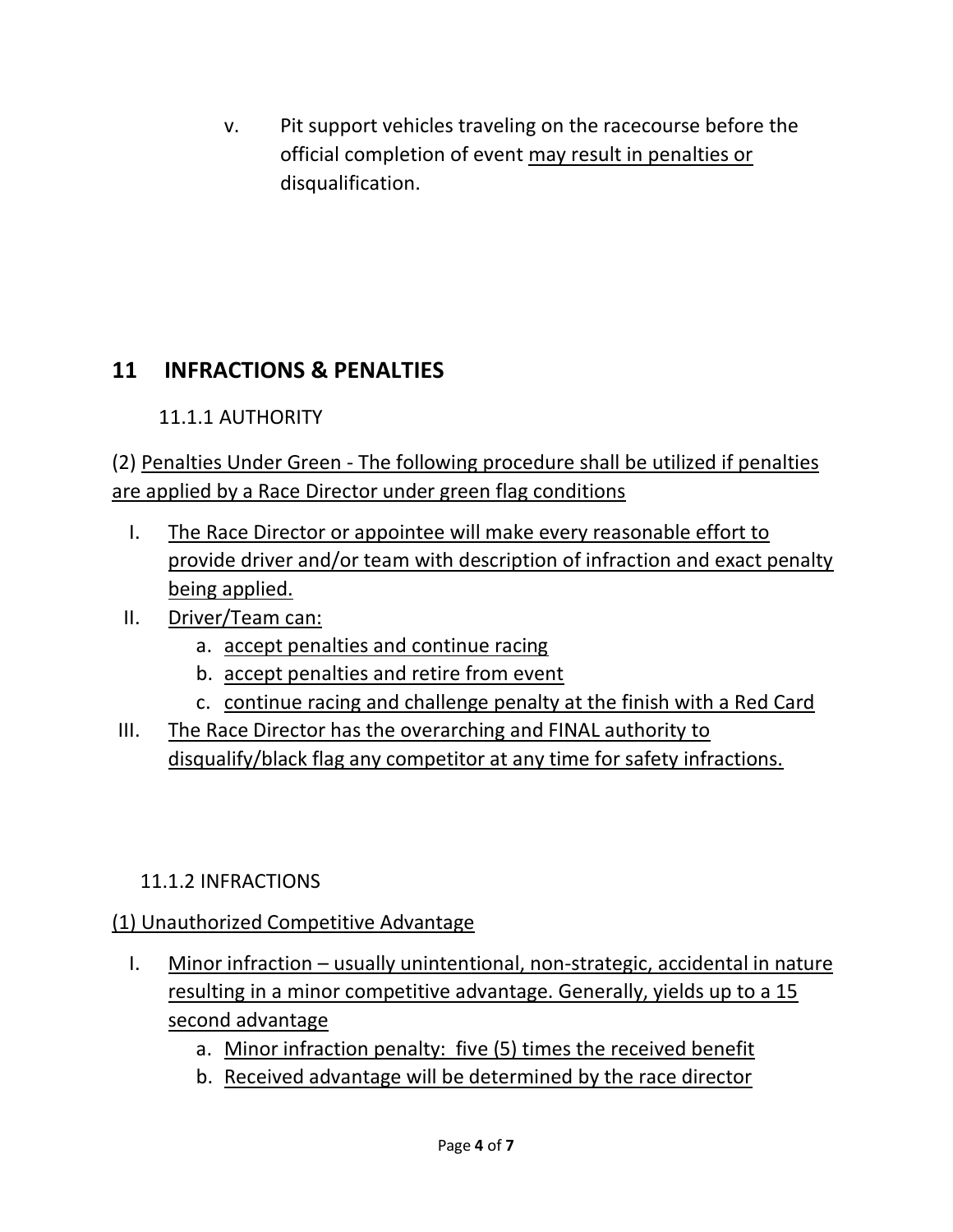- II. Major infraction intentional, strategic, and blatant disregard for the rules resulting in a major competitive advantage. Generally, yields more than a 15 second advantage
	- a. Major infraction penalty: ten(10) times the received benefit
	- b. Received advantage will be determined by the race director
- III. Course/Trail Bypassing
	- a. Skipping or bypassing a marked trail in its entirety will result in a DNF at the mark where the course was deviated. i.e. skipping 3rd lap only trails at Kind of the Hammers
- IV. Time penalties will be added to the actual finish time of the competitor and will not be used to determine if the competitor has finished outside of the allowed time limit for the race. If it is found by the Race Director that the competitor has short coursed in order to make the finish under the time limit the finish time will include the penalty minutes resulting in a DNF.

### 12.1.1 FILE COMPLAINT RED CARD PROCEDURE

- 1) Each entrant may file one Red Card complaint to the CRB during the event by using a red card. Red card must contain protester's name and vehicle number, an explanation of the situation including the Ultra 4 rule that is in question. Red cards must be presented at race control within 30 minutes of completion of session/race in which alleged infraction occurred. All Red Card situations require a CRB meeting. Should the situation warrant, an additional two hours will be given from end of session/race to gather additional information and materials. Red card-complaints may only be made filed in protest to a penalty imposed by race official or against competing entrants for the following infractions during the course of an event:
- i Vehicle leaving the course or short coursing.
- ii Receiving outside assistance.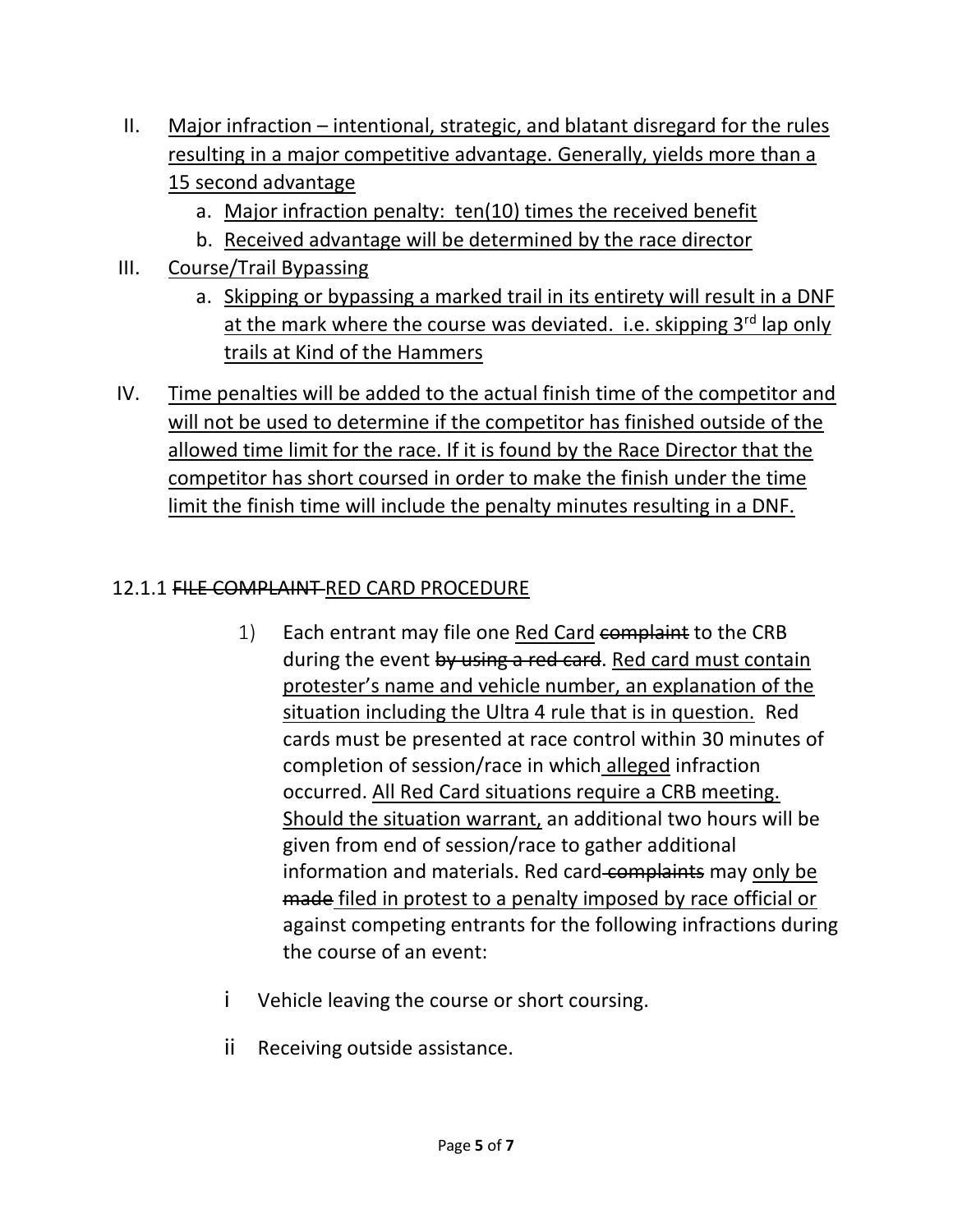- iii Refueling without an approved fuel mat or tarp acting as an impervious barrier.
- iv Unsportsmanlike conduct.
- v Excessive or abusive nerfing or bumping.
- $\forall$ i Vehicle non compliant with rulebook.

#### 12.1.2 FILE GREIVANCE

 $2)$  A competitor who believes they have been aggrieved by an item in the rulebook, by the action or inaction of a director, volunteer, or other participant (including other competitors) has the right to file a grievance with the CRB. Such a grievance must be filed with the Race Director no later than 30 minutes after the completion of the event.

#### 13.1.3 SAFETY RULES

1) The Series reserves the right to unilaterally impose penalties for violation of safety rules or unsafe actions at a Hammerking Event that may include a DNF or disqualification.

#### 13.1.4 COMPETITION REVIEW BOARD (CRB)

- 1) A panel composed of the Race Director and two representative from each racing class shall be required to meet when a competitor files a red card against another competitor or in protest to a penalty imposed by a race official.
	- i. CRB Members shall be selected randomly at the drivers meeting from a list of all registered drivers.
	- ii. If chosen driver is unable to attend post-race CRB meeting it is that driver's responsibility to find a replacement CRB member. Failure to